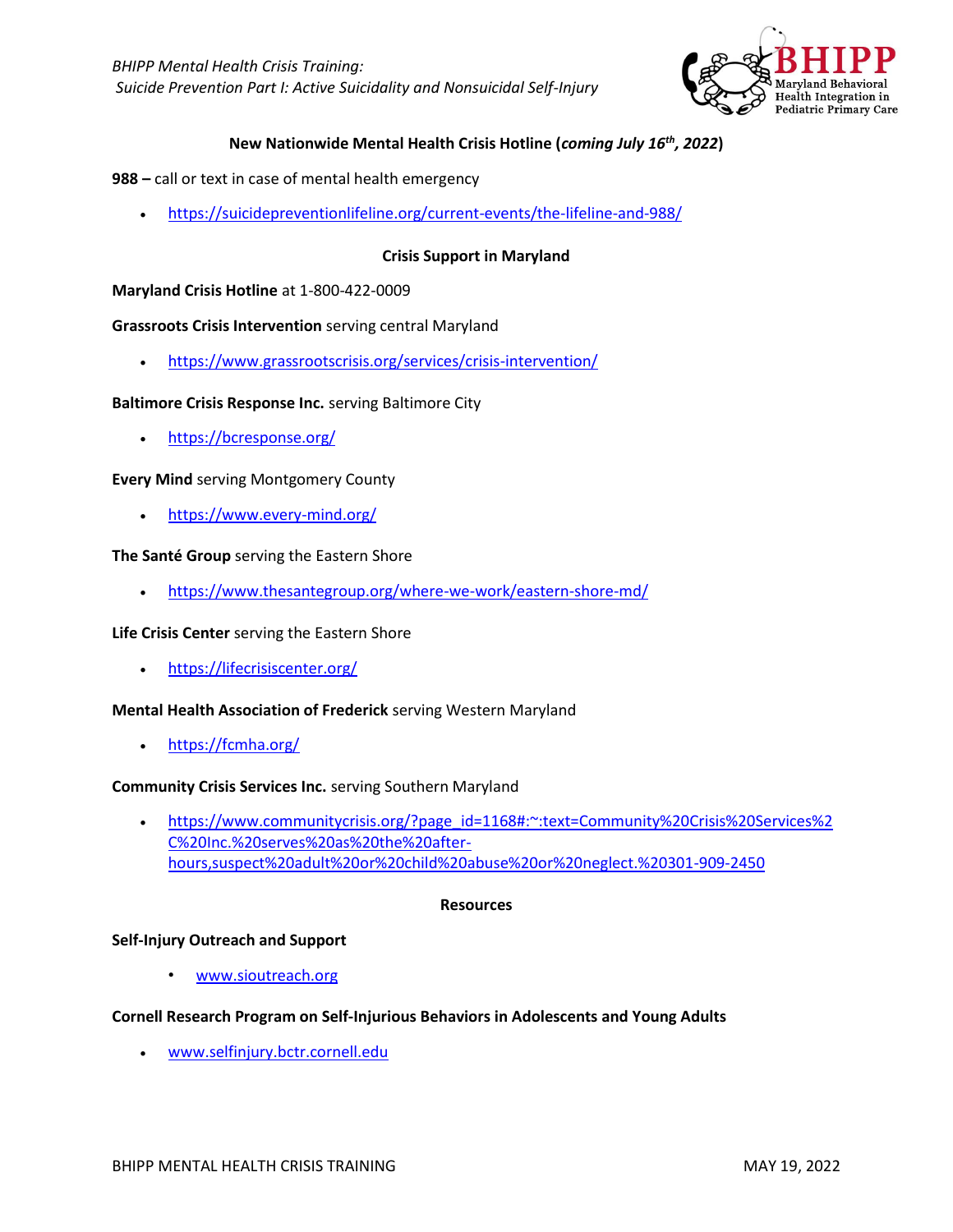

## **Contemporary Pediatrics: SOARS model:** *Risk assessment of nonsuicidal self-injury*

• [https://www.contemporarypediatrics.com/view/soars-model-risk-assessment-nonsuicidal](https://www.contemporarypediatrics.com/view/soars-model-risk-assessment-nonsuicidal-self-injury)[self-injury](https://www.contemporarypediatrics.com/view/soars-model-risk-assessment-nonsuicidal-self-injury)

## **American Foundation for Suicide Prevention**

• <https://afsp.org/suicide-prevention-resources>

## **Children's Hospital Colorado:**

## *Suicidal Ideation in Pediatric Patients*

• [https://www.childrenscolorado.org/doctors-and-departments/departments/psych/mental](https://www.childrenscolorado.org/doctors-and-departments/departments/psych/mental-health-professional-resources/primary-care-articles/suicidal-ideation-pediatrics/#:~:text=Suicidal%20ideation%20is%20an%20umbrella,%2C%20plans%2C%20intent%20and%20attempts.&text=Suicide%20is%20commonly%20cited%20as,children%20ages%2010%20to%2014)[health-professional-resources/primary-care-articles/suicidal-ideation](https://www.childrenscolorado.org/doctors-and-departments/departments/psych/mental-health-professional-resources/primary-care-articles/suicidal-ideation-pediatrics/#:~:text=Suicidal%20ideation%20is%20an%20umbrella,%2C%20plans%2C%20intent%20and%20attempts.&text=Suicide%20is%20commonly%20cited%20as,children%20ages%2010%20to%2014)[pediatrics/#:~:text=Suicidal%20ideation%20is%20an%20umbrella,%2C%20plans%2C%20intent%](https://www.childrenscolorado.org/doctors-and-departments/departments/psych/mental-health-professional-resources/primary-care-articles/suicidal-ideation-pediatrics/#:~:text=Suicidal%20ideation%20is%20an%20umbrella,%2C%20plans%2C%20intent%20and%20attempts.&text=Suicide%20is%20commonly%20cited%20as,children%20ages%2010%20to%2014) [20and%20attempts.&text=Suicide%20is%20commonly%20cited%20as,children%20ages%2010%](https://www.childrenscolorado.org/doctors-and-departments/departments/psych/mental-health-professional-resources/primary-care-articles/suicidal-ideation-pediatrics/#:~:text=Suicidal%20ideation%20is%20an%20umbrella,%2C%20plans%2C%20intent%20and%20attempts.&text=Suicide%20is%20commonly%20cited%20as,children%20ages%2010%20to%2014) [20to%2014](https://www.childrenscolorado.org/doctors-and-departments/departments/psych/mental-health-professional-resources/primary-care-articles/suicidal-ideation-pediatrics/#:~:text=Suicidal%20ideation%20is%20an%20umbrella,%2C%20plans%2C%20intent%20and%20attempts.&text=Suicide%20is%20commonly%20cited%20as,children%20ages%2010%20to%2014)

## *Pediatrician's Guide to Non-Suicidal Self-Harm in Teenagers*

• [https://www.childrenscolorado.org/doctors-and-departments/departments/psych/mental](https://www.childrenscolorado.org/doctors-and-departments/departments/psych/mental-health-professional-resources/primary-care-articles/non-suicidal-self-injury-teens/)[health-professional-resources/primary-care-articles/non-suicidal-self-injury-teens/](https://www.childrenscolorado.org/doctors-and-departments/departments/psych/mental-health-professional-resources/primary-care-articles/non-suicidal-self-injury-teens/)

## **American Academy of Pediatrics:** *Blueprint for Youth Suicide Prevention*

• <https://www.aap.org/en/patient-care/blueprint-for-youth-suicide-prevention/>

### **American Academy of Pediatrics:** *Suicide Safety: Precautions at Home*

[https://www.aacap.org/AACAP/Families\\_and\\_Youth/Facts\\_for\\_Families/FFF-Guide/suicide](https://www.aacap.org/AACAP/Families_and_Youth/Facts_for_Families/FFF-Guide/suicide-safety-130.aspx)[safety-130.aspx](https://www.aacap.org/AACAP/Families_and_Youth/Facts_for_Families/FFF-Guide/suicide-safety-130.aspx)

## **Screening Tools**

### **PHQ-9 for Adolescents**

[https://www.aacap.org/App\\_Themes/AACAP/docs/member\\_resources/toolbox\\_for\\_clinical\\_pra](https://www.aacap.org/App_Themes/AACAP/docs/member_resources/toolbox_for_clinical_practice_and_outcomes/symptoms/GLAD-PC_PHQ-9.pdf) [ctice\\_and\\_outcomes/symptoms/GLAD-PC\\_PHQ-9.pdf](https://www.aacap.org/App_Themes/AACAP/docs/member_resources/toolbox_for_clinical_practice_and_outcomes/symptoms/GLAD-PC_PHQ-9.pdf)

### **Ask Suicide-Screening Questions Toolkit**

• <https://www.nimh.nih.gov/research/research-conducted-at-nimh/asq-toolkit-materials>

### **Emergency Department Suicide Risk Screening Pathway**

[https://www.nimh.nih.gov/sites/default/files/documents/suicide\\_risk\\_screening\\_clinical\\_pathw](https://www.nimh.nih.gov/sites/default/files/documents/suicide_risk_screening_clinical_pathway_ed_final_with_supplement.pdf) ay ed final with supplement.pdf